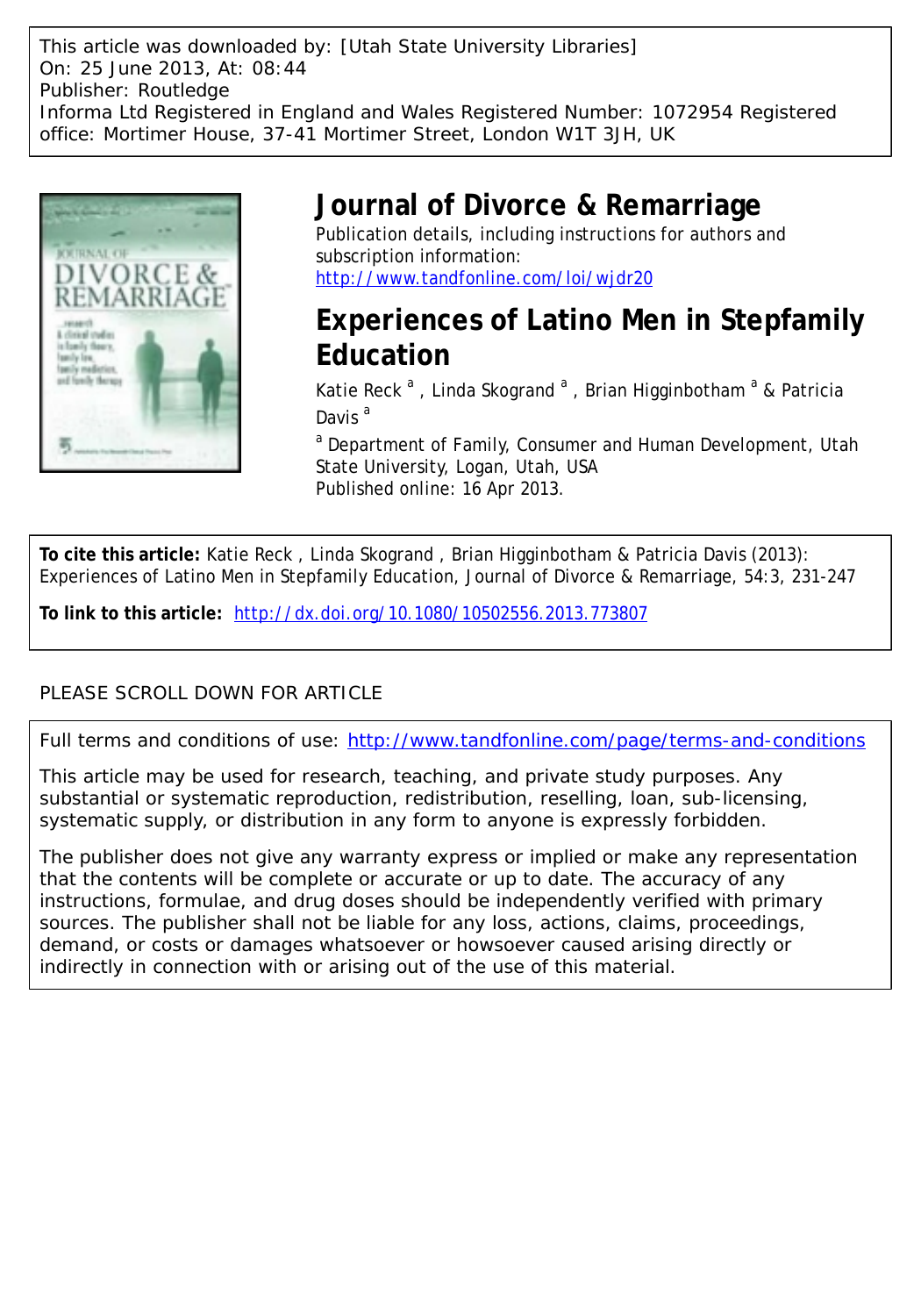

## **Experiences of Latino Men in Stepfamily Education**

KATIE RECK, LINDA SKOGRAND, BRIAN HIGGINBOTHAM, and PATRICIA DAVIS

*Department of Family, Consumer and Human Development, Utah State University, Logan, Utah, USA*

*Relationship education evaluations have historically overlooked the experiences of ethnically diverse populations and stepfamilies. Using qualitative methods, this study examines the experiences of 16 Latino men in a stepfamily relationship education program. The four emergent themes dealt with recruitment and participation, improved family relationships, the value and importance of the family, and normalization of the participants' stepfamily situation. Subthemes of findings are presented, as well as implications for future programming.*

*KEYWORDS father, Latino, relationship education, remarriage, stepfamily*

The objective of relationship education (RE) is to help couples gain the knowledge and skills necessary to maintain successful and stable relationships (Administration of Children and Families, 2009; Halford, Markman, Kline, & Stanley, 2003). Historically, RE programming has demonstrated positive outcomes (Hawkins, Blanchard, Baldwin, & Fawcett, 2008); however, there are significant gaps in this body of literature due to the lack of evaluations on programs that serve ethnically diverse (i.e., African American, Latino) and underserved populations (i.e., stepfamilies; Administration of

Funding for this research was provided, in part, by the U.S. Department of Health and Human Services, Administration for Children and Families, Grant No. 90FE0129 and Grant No. 90YD0227. Any opinions, findings, and conclusions or recommendations expressed in this material are those of the authors and do not necessarily reflect the views of the U.S. Department of Health and Human Services, Administration for Children and Families.

Address correspondence to Katie Reck, Department of Family, Consumer and Human Development, Utah State University, 2705 Old Main, Logan, UT 84322–2705, USA. E-mail: katie.reck@usu.edu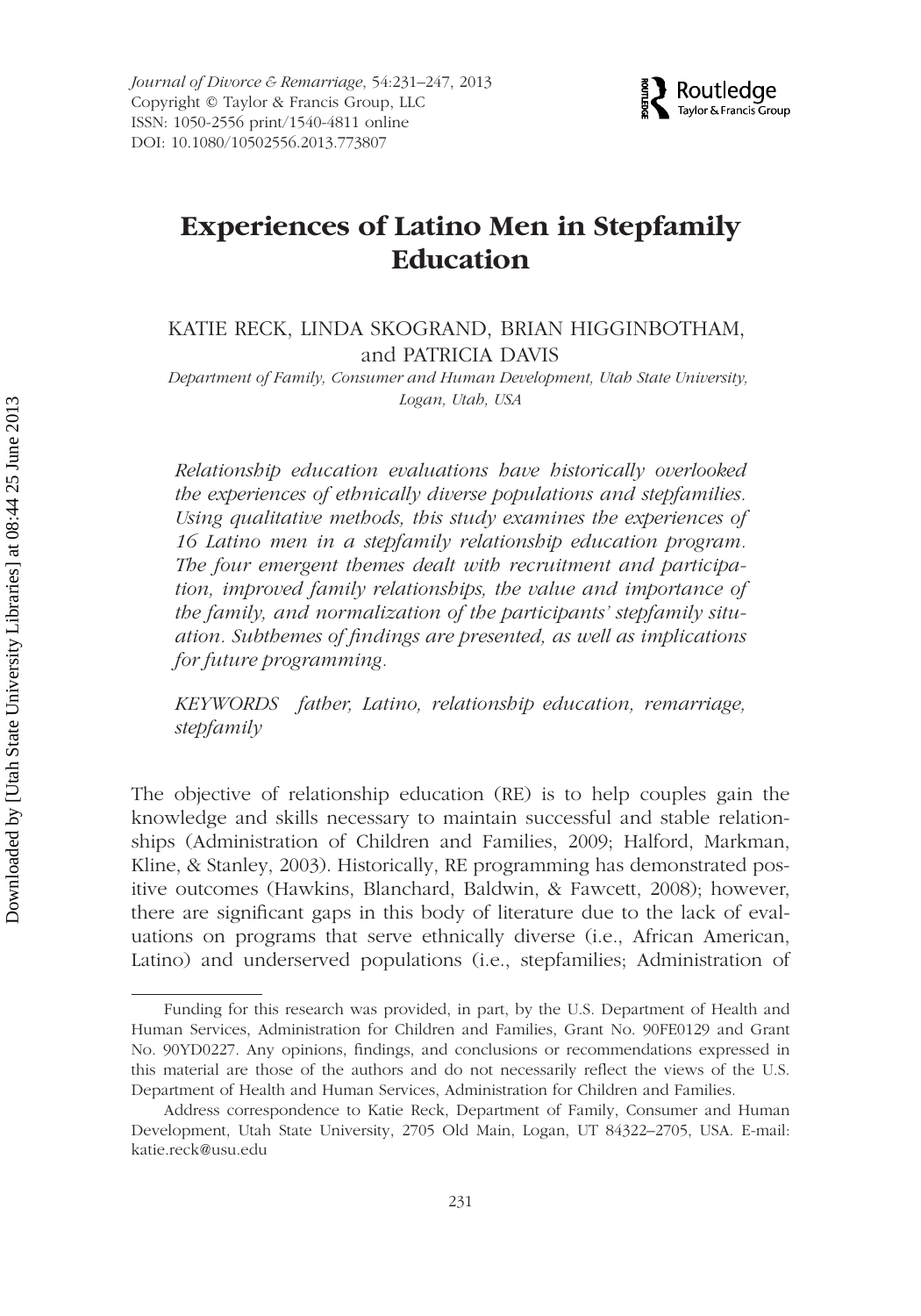Children and Families, 2009; Hawkins et al., 2008; Hawkins, Carroll, Doherty, & Willoughby, 2004). The experiences of Latino men in stepfamilies have never been examined. To address this gap in the RE literature, this study provides a qualitative examination of Latino men's experiences in an RE program targeting stepfamilies.

#### LITERATURE REVIEW

Over the past half-century, stepfamilies have become an increasingly common family form in the United States (Teachman & Tedrow, 2008). According to U.S. Census Bureau (2008) estimates, approximately 29% of all current marriages are a remarriage for at least one spouse. Of those who divorce, 50% of men and 45% of women are expected to remarry within 5 years. Approximately half of all remarriages bring at least one child from a prior relationship (Kreider, 2006) and an estimated 23.4 million U.S. children are reported to be part of a stepfamily (U.S. Census Bureau, 2008). With such a large population of stepfamilies, scholars have called for more research and a greater understanding of diversity and heterogeneity in stepfamily experiences (Sweeney, 2010).

## Relationship Education for Stepfamilies

RE has grown substantially over the past decade with scholars recognizing the unique needs of stepfamilies (Adler-Baeder & Higginbotham, 2004). For example, many stepfamilies struggle with unclear norms, guidelines, roles, and the lack of social support. Couples in stepfamilies typically have to navigate additional and sometimes complex relationship dynamics (e.g., coparenting across households) and multiple types of children (e.g., his, hers, mutual, nonresidential, part-time residential; Ganong & Coleman, 2004). Because of these complexities, scholars have argued that general RE programming might be insufficient to meet the unique needs of this population (Adler-Baeder & Higginbotham, 2004; Halford et al., 2003; Whitton, Nicholson, & Markman, 2008).

In their review of intervention programs for stepfamilies (both clinical and educational) Whitton and colleagues (2008) found a number of positive effects associated with participation, including: demonstrated improvements in the couple relationship, improved parenting, increased understanding of stepfamily issues, improved child behavior, and reduced conflict. In addition to providing a snapshot of the potential benefits of RE to stepfamily participants, these authors discuss the current state of the field as having only "preliminary evidence" of the effects of these programs (p. 477). This limitation is in part due to the lack of evaluative information regarding stepfamily interventions targeting diverse populations.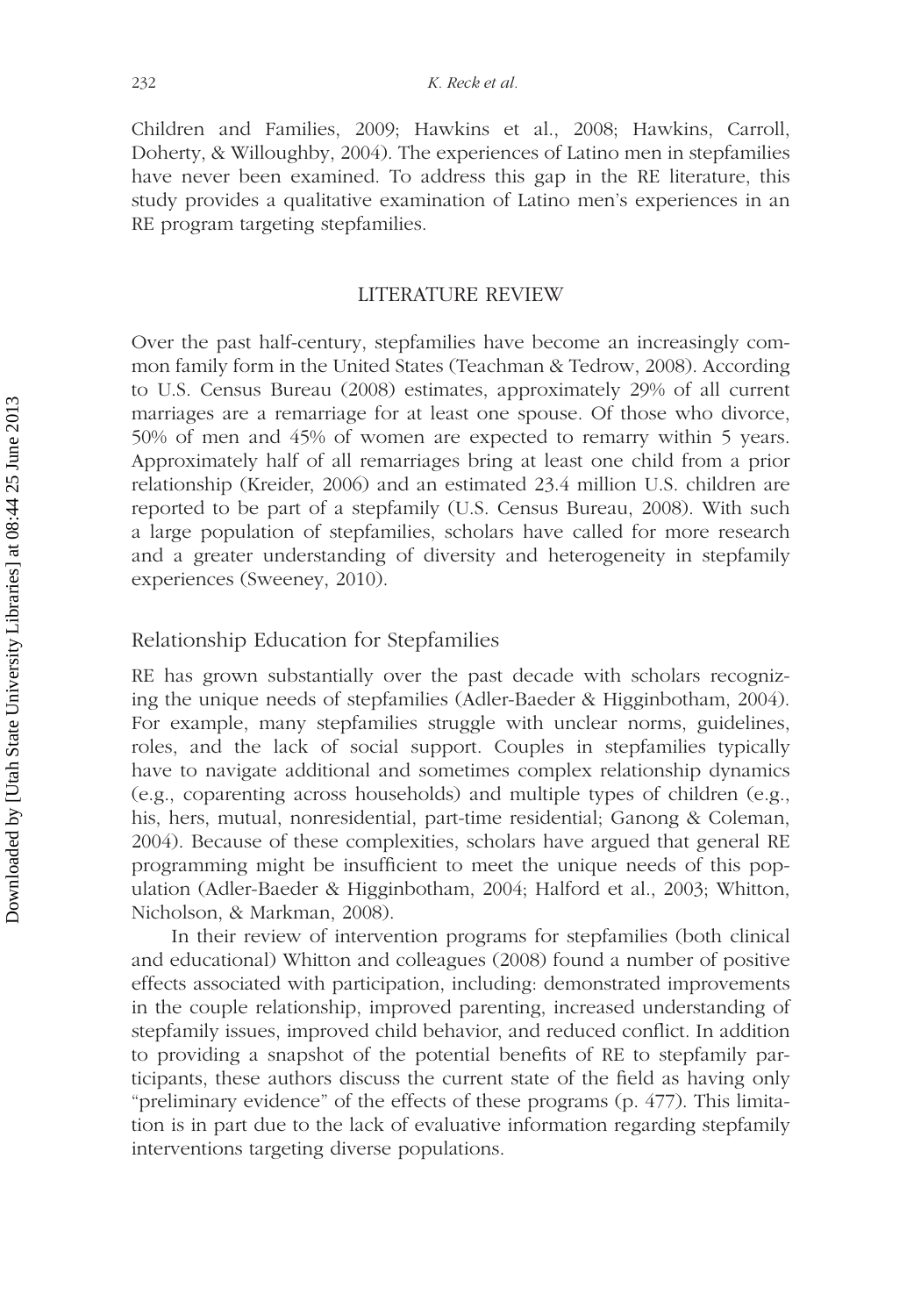The majority of RE evaluative studies have primarily focused on the effects of European American samples (Adler-Baeder, Robertson, & Schramm, 2010; Ooms & Wilson, 2004). Only recently, owing to federally funded demonstration projects, has RE begun to target diverse samples of stepfamilies. The preliminary results from projects that include a sizable proportion of Latino participants suggest positive effects for children (Higginbotham, Skogrand, & Torres, 2010), relationship stability (Higginbotham & Skogrand, 2010), increases in social support (Skogrand, Torres, & Higginbotham, 2010), increases in levels of commitment and agreement on stepfamily issues (e.g., finances, dealing with ex-partners, and stepparenting), and improvements in healthy relationship skills (Higginbotham & Adler-Baeder, 2008). Although these studies provide evidence that stepfamily RE might provide multiple benefits to participants, there is still the need for further exploration of the experience of diverse participants (Adler-Baeder & Higginbotham, 2004; Hawkins et al., 2008; Whitton et al., 2008). For example, there remain questions as to whether RE strategies based on research with middle-class, European American couples is generalizable to other populations (e.g., Latino populations; Ooms & Wilson, 2004).

## Relationship Education for Latino Stepfamilies

The field's interest in Latino stepfamilies and their participation in RE is fairly new, but interest is increasing owing to the growing Latino population, funding from the Federal Healthy Marriage Initiative (see http:*//*www.acf. hhs.gov*/*healthymarriage*/*funding*/*index.html#current), and the Hispanic Healthy Marriage Initiative (see http:*//*www.acf.hhs.gov*/*healthymarriage*/* about*/*hispanic\_hhmi.htm). When serving Latinos Skogrand, Barrios-Bell, and Higginbotham (2009) recommended culturally sensitive implementation strategies such as incorporating cultural and religious values, being aware of country of origin and degree of acculturation, involving children in program participation, and incorporating culturally appropriate materials. Although scholars have recognized the importance of incorporating culturally appropriate strategies in serving Latino stepfamilies, few studies have examined the experiences of participants in programs where this is a priority.

In general there is a need to further understand the experience of Latinos in stepfamily RE. There is also the need for specific research on the experiences of fathers within these programs. Fathers who have a child from a previous relationship are more likely to experience a number of negative relationship outcomes (e.g., higher relationship dissolution and instability) and skill-based services could assist fathers in overcoming these difficulties. Fatherhood education programming has demonstrated positive effects on father involvement within the family, positive fathering attitudes (e.g., coparenting), coparental support, and improved father–child relationship outcomes (for full review see Holmes, Galovan, Yoshida, & Hawkins, 2010).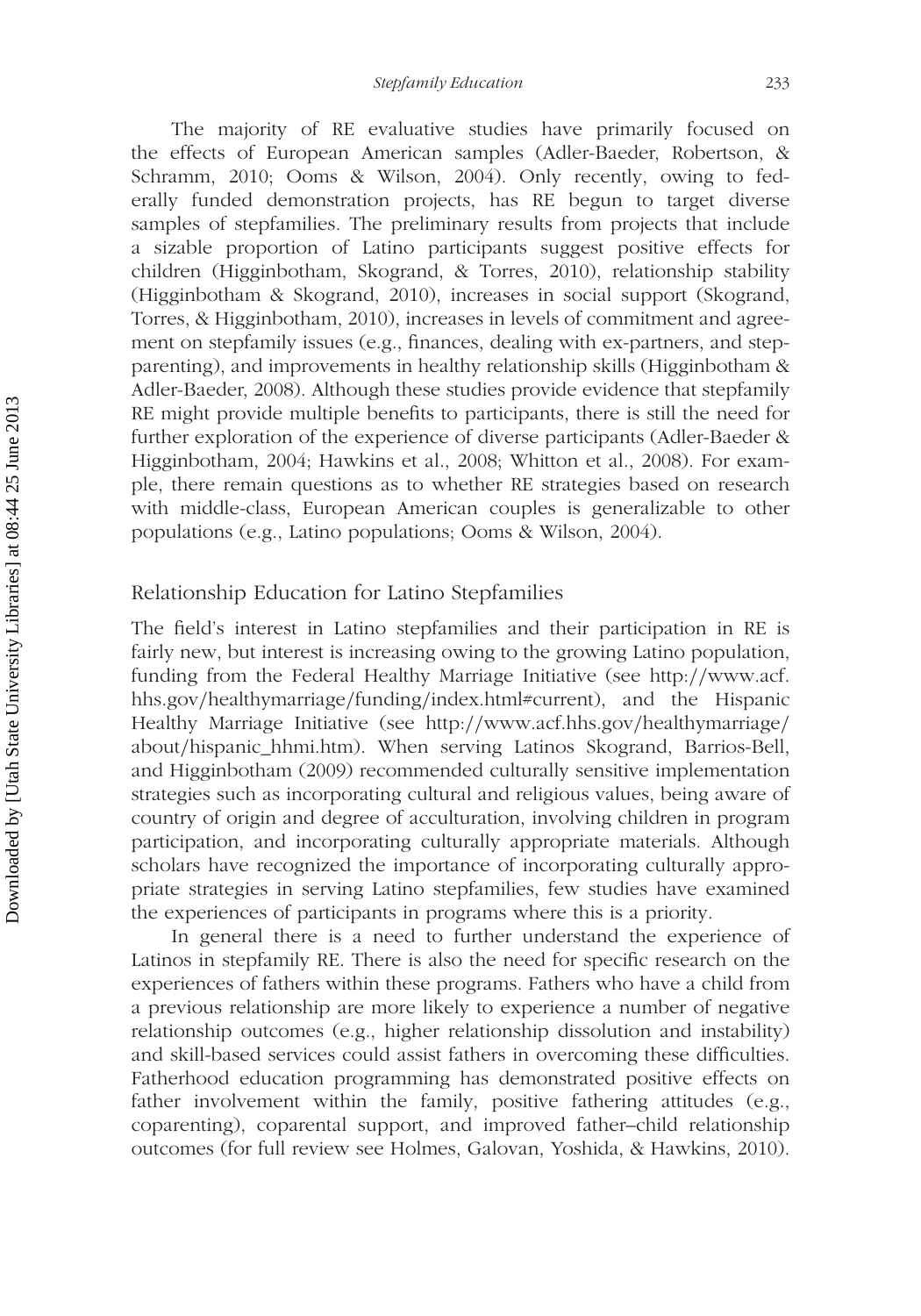Although fathers might benefit from RE, they might also have negative attitudes toward these services, at times feeling ignored or misjudged (Ooms & Wilson, 2004). Mistrust among fathers is not uncommon in family programming. Couples who do not attend RE often feel that relationships are private and intervention programs can be seen as intrusive (Simons, Harris, & Willis, 1994). Although men find RE to be helpful once attended (e.g., Higginbotham, Miller, & Niehuis, 2009), recruiting these participants into RE might be difficult, particularly because of the unclear norms, expectations, and social stigma related to stepfamilies (Nicholson, Phillips, Whitton, Halford, & Sanders, 2007; Robertson et al., 2006; Skogrand, Reck, Higginbotham, Adler-Baeder, & Dansie, 2010).

In one examination of fatherhood programming, Hawkins and Fagan (2001) suggested several implications for current research. First, further examination of the programmatic impact on fathers is needed. Second, specific programs need to be highlighted to demonstrate the value of nontraditional intervention approaches. Finally, greater sensitivity in the ways men experience the world is needed to fully understand how to serve them. Although increased efforts to support fathers and fatherhood programs is evident, there remain many unknowns in terms of the experiences of and outcomes for diverse fathers (Holmes et al., 2010).

#### METHOD

This study is part of a larger federal demonstration project designed to strengthen and enhance stepfamily relations. Previous research from this program has focused on recruitment and retention strategies of stepfamilies (Skogrand, Reck, et al., 2010), examining the benefits of a group-formatted intervention (Skogrand, Torres, et al., 2010), outcomes for married and umnmarried stepcouples (Higginbotham & Skogrand, 2010), one-year postprogram benefits (Skogrand, Davis, & Higginbotham, 2011), and perceived benefits for children (Higginbotham et al., 2010). This research project differs from those of previous publications in that it focuses only on the experiences of Latino men within the RE program.

The curriculum used for this project, *Smart Steps: Embrace the Journey* (Adler-Baeder, 2007), is a nationally recognized, research-based program that assists stepfamilies in gaining the skills and understanding needed to meet the common difficulties they might face. The *Smart Steps* program consists of six 2-hour sessions where the entire family is invited to attend. During each session, parents and children (ages 6 and older) are separated into different classrooms and taught parallel, age-appropriate content on a number of stepfamily-related topics, including: conflict resolution, empathy, dealing with ex-spouses, stepparenting, and communication to name a few. For the last 15 minutes of each session, parents and children are brought together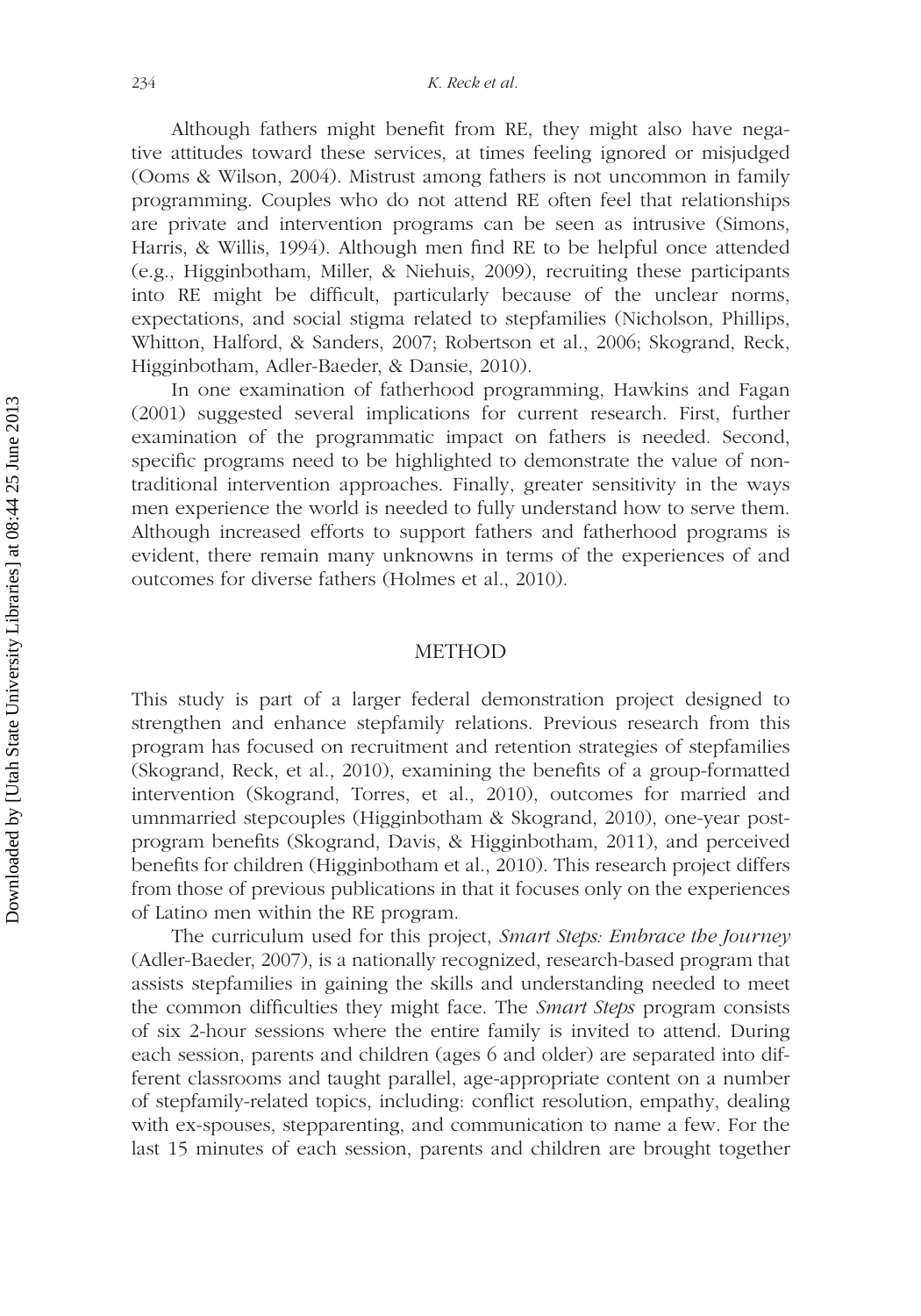for a family-strengthening activity. Child care was provided for preschoolaged children. Sessions were taught by family-service organizations across the state, targeting low-income European American and Latino stepfamilies. During the first cohort of the project, 230 adults and 222 children ages 6 to 17 years participated. Forty-four of these adult participants were Latino.

The sample for this study consisted of 16 Latino men who completed the *Smart Steps* program. Nine of these men were stepfathers and seven were biological fathers who were currently living in a stepfamily relationship. Selection of participants for this study was based on a convenient sample chosen by the project manager who identified potential participants to be interviewed from attendance records. The project manager had no prior knowledge of the participants and substituted available participants if the identified individuals were not available. Qualitative interviews were then conducted by trained researchers after the completion of the last session.

Interview questions were developed by the program evaluators. The purpose of the interviews was to gain insight and understanding of the experiences, benefits, and negative aspects of the course for program participants. Examples of the questions include the following: What was your experience of taking this course with other stepfamilies? What was the best part of the stepfamily course for you? What are some of the positive and negative experiences, as a couple or family that have resulted from participation in the course? Interviews were conducted in Spanish immediately after the completion of the last session. After completion, interviews were translated into English and transcribed.

The sample of Latino men used in this study ranged from 26 to 48 years old, with a mean age of 36. The mean education level for this sample was a high school degree with a range from completing sixth grade to having a graduate degree. Income ranged from \$0–\$5,000 to \$35,001–\$40,000 with a mode of \$15,001–\$20,000. There were no statistically significant differences on demographic variables between the sample of 16 interviewed men and other Latino men in the course.

Procedures used to analyze the qualitative data are described, in detail, by Bogdan and Biklen (2003). This procedure consisted of program evaluators identifying coding categories in answer to this research question: What was the experience of Latino men in the *Smart Steps* education program? The researchers read and reread the participant interviews to gain a "totality" of the data. Coding categories of reoccurring themes were developed by the researchers to describe the participant's responses throughout the interviews. Coding of these categories was completed independently by two evaluators, using a qualitative software program NVivo 8 (QSR International, 2008). After completion of coding, reliability analysis was run to ensure the researchers were consistent throughout the coding process. Coding categories identified by the software program as having less than 80% agreement between the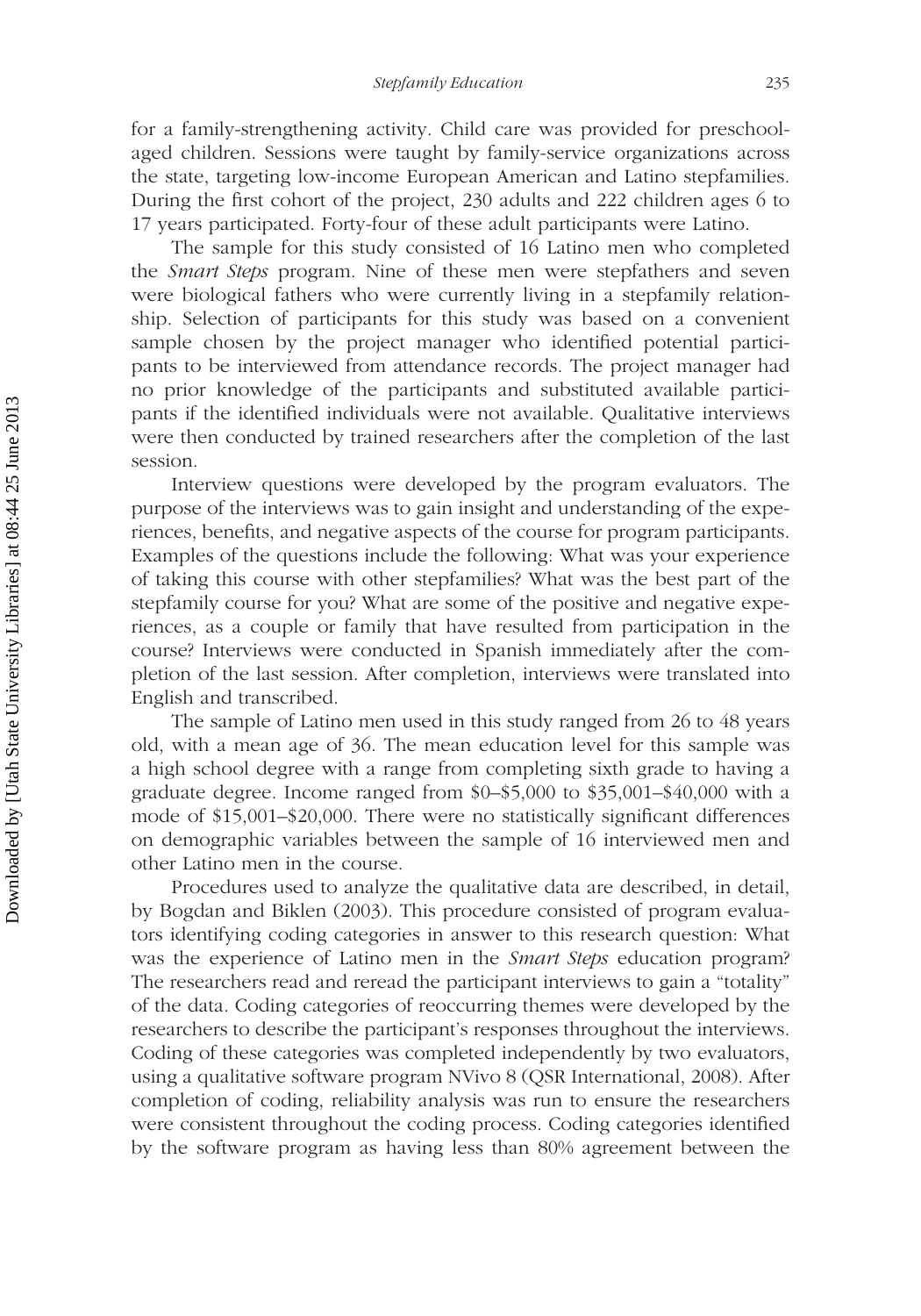two researchers were reviewed and discussed by the researchers to clarify categories and understanding of the data.

Of the 16 Latino men interviewed, data from 4 have been previously included in a published study of recruitment and retention strategies (see Skogrand, Reck, et al., 2010). In that publication, only the questions referring to recruitment and retention were examined using 40 interviews of both European American and Latino participants as well as 20 interviews from program facilitators. In an attempt to gain further understanding of Latino men's experiences, this study examines all questions asked in the qualitative interviews as well as including 12 additional interviews of other Latino men who participated in the program.

#### FINDINGS

Results from the qualitative analysis of this study resulted in four major themes: class recruitment and participation, improving family relationships, value and importance of the family, and normalization of the stepfamily situation. Each of these major themes is separated into subsequent subthemes. Major themes are listed in order of prevalence as indicated by the number of respondents.

## Class Recruitment and Participation

All of the men in this study were asked and responded to questions that focused on how they were recruited and why they participated in the stepfamily program. Of the participants interviewed, half were recruited through personal invitation by a facilitator. The remaining participants were recruited through referrals by individuals such as a counselor, friends from church, previous class participants, or a family friend. More important than how participants heard about the class is the reasoning behind why they decided to attend. The most prevalent reason for attending the course was to gain information and understanding on how to deal with (step)children. This motivation to attend the class was reflected through statements describing participants' desire to have a positive relationship with their (step)children and learning how to get along.

I was motivated [to attend the class] because I am a father that has been previously married. I wanted to learn how to treat my stepchildren and have a good relationship with them. I wasn't prepared for any of this because it was something totally unknown to me.

A secondary motivation for attending the course was to learn how to resolve issues within the stepfamily as a whole. For example, participants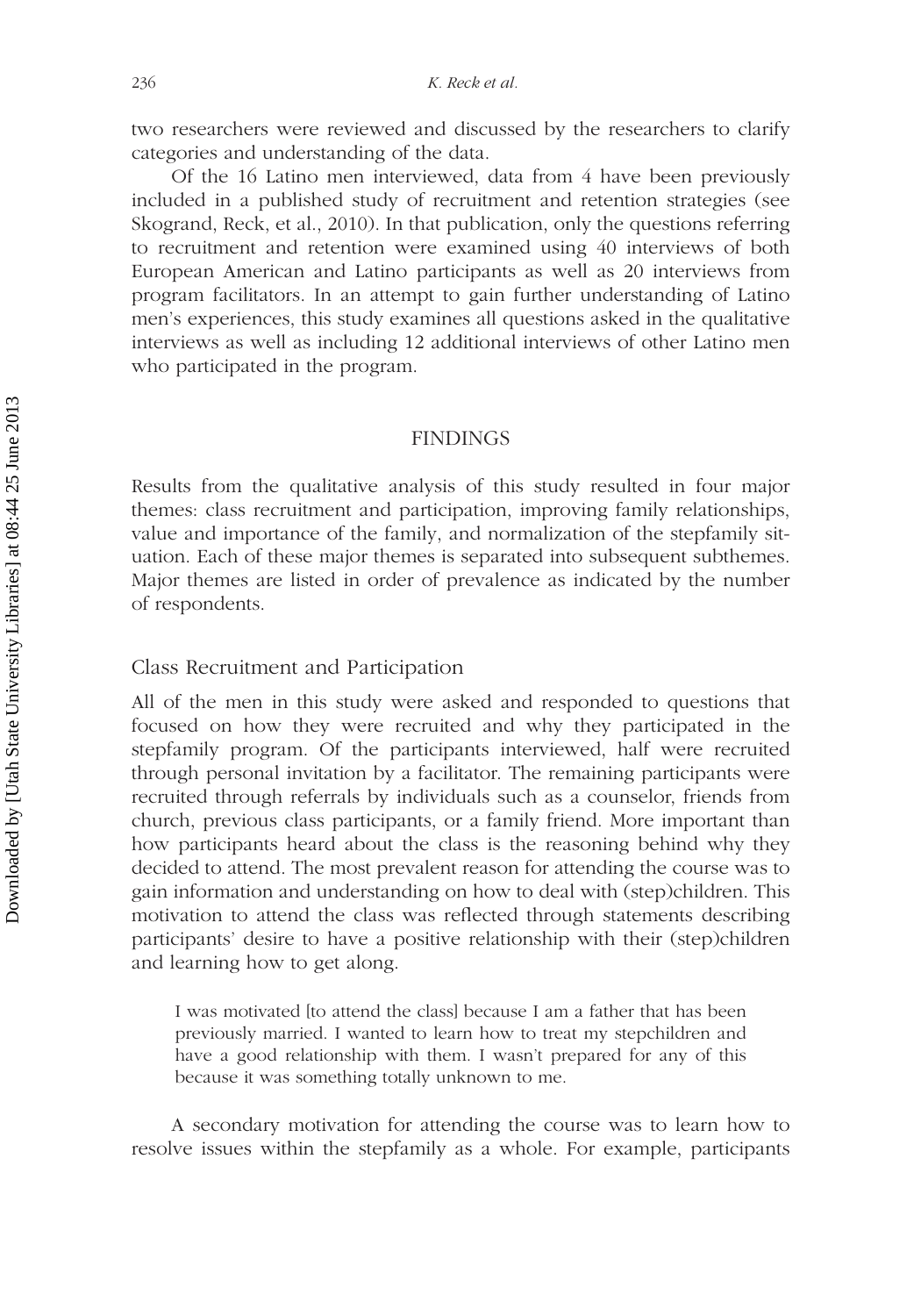recognized they were having difficulty within their family dynamic and therefore needed assistance in overcoming these issues:

[I attended] mostly because I see that my family has problems. Sometimes, we think we can solve our problems by ourselves, but sometimes it is good to receive help from someone else and listen to others testimonies. Because one thinks the problem is only in your family, but really every family has problems.

Other less prevalent reasons for attending the class included learning how to manage many of the unique situations that arise with stepfamily living, including getting along with a spouse, checking to see if the family was "okay," and learning how to deal with an ex-spouse.

## Improving Family Relationships

When asked what the best part of the class was for themselves and their family, every participant responded that their family relationships were improved. As described, these family relationships were improved through two means: (a) improved parenting or fathering and (b) developing a positive couple relationship.

## IMPROVED PARENTING AND FATHERING

Becoming a more effective father was found to be the most important subtheme when discussing family relationships as indicated by Latino men. Although expressed in different ways, the importance of understanding (step)children and becoming an effective (step)father was of specific interest. Participants discussed two primary areas in which the class assisted them in their fathering goals: (a) gaining parenting skills and (b) developing a positive parent–(step)child relationship.

## GAINING PARENTING SKILLS

Through participation in the stepfamily course, Latino men recognized the importance of gaining parenting skills that would assist them in becoming more effective fathers. Gaining these skills was described in several ways. First, the men were able to recognize what problems they were having within the stepfamily as a (step)father. One father described this recognition, stating:

For me, our family relationship wasn't bad or good, it was regular. I think in the third class, when it talked about children, stepchildren and stepparents, I realized where I was doing things wrong. *...* [I also realized] how to now see the errors that we were committing with our stepchildren.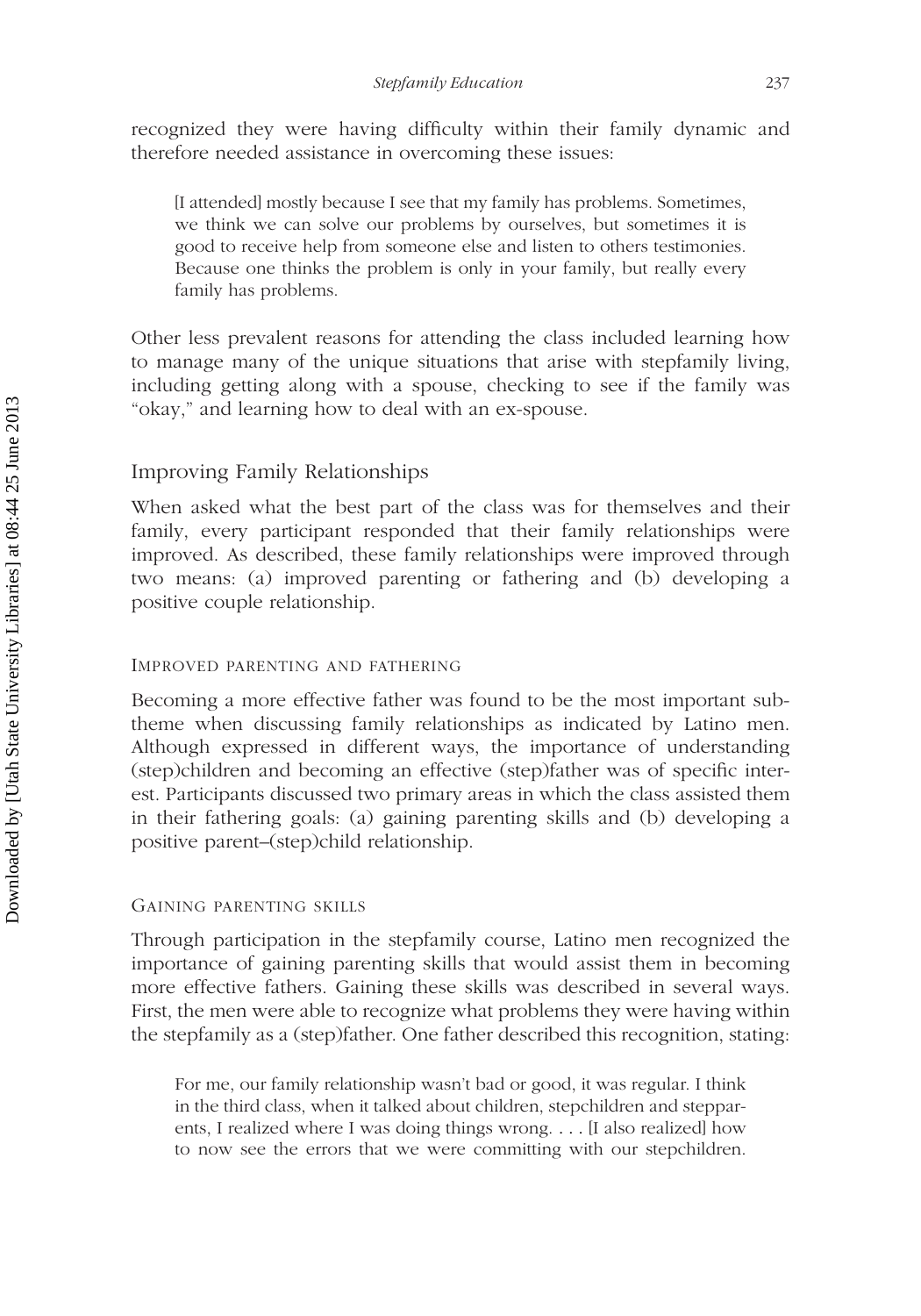It [the class] was one of the best experiences we had to recognize what I was doing wrong.

Fathers were able to gain the skills needed to overcome many of the issues they faced. For example, one father whose fiancée had moved in with him and his children during the time of the course stated, "I think [*Smart Steps*] helped us transition, gave us some tools that we can use, and kind of expect a little bit of what we need to do." The tools gained from participating in the class assisted fathers in several ways, including: being more empathetic toward their children, dealing with anger, and being able to communicate more effectively. For example, one father realized, "I have to change the way I communicate. *...* We have the tools given to us by the people who taught this course."

Because fathers were able to obtain new tools and skills through the course, they experienced positive growth: "I can answer one thing *...* I think the best part of the class, now as a stepfather, is I'm better than I was. I think it has been the best thing that has happened." At a personal level, fathers seemed to sincerely value the skills being taught. One father stated:

I grew up in a stepfamily and I think that if this had been available when my mom and my stepfather got married that a lot of heartache we went through could have been avoided if we had some of the tools back then that I currently have after taking this class.

#### DEVELOPING A POSITIVE PARENT–(STEP)CHILD RELATIONSHIP

According to the interviewed men, the most affected relationship as a result of the stepfamily course was the parent–(step)child relationship. Latino men recognized positive developments in their relationships with their biological and stepchildren. One father stated:

My daughter, for example, prior to this class *...* there was a little bit of negativity toward each other. After the second class, we started talking, we started running around, we started doing things [and became] closer than we did before we started. So because of this class *...* she turned a little bit and saw I guess my point of view as a stepfather.

Some of the men described their intention to create a more positive relationship with their (step)children because of the course. One father described a complex situation in which he maintained a distant relationship with his daughter who lived with her mother. He stated:

Because I don't have an extensive relationship with my daughter, I need to be with her in places where she doesn't feel so much pressure and places that won't cause her stress when she returns back home [to her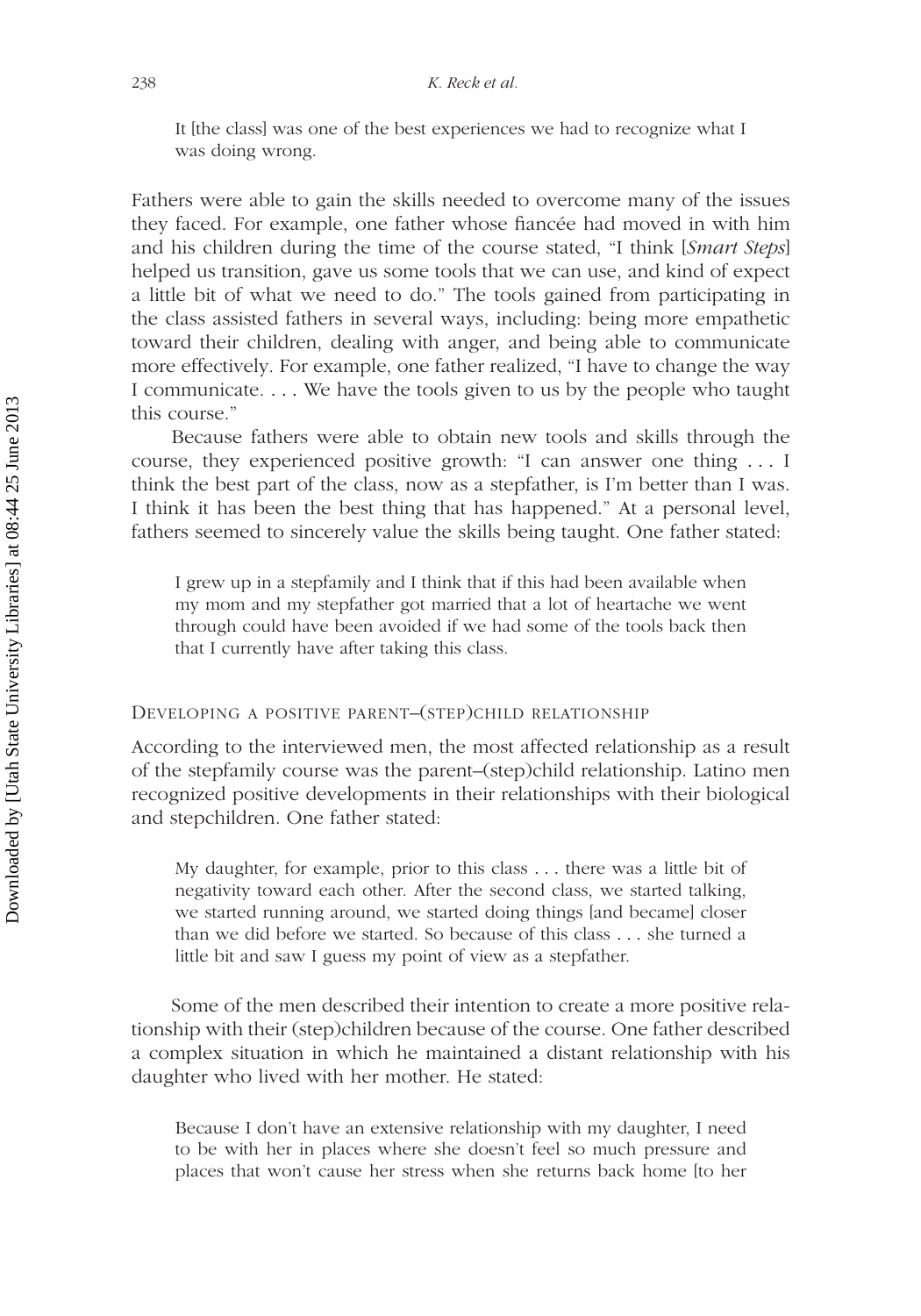mother's house]. Perhaps it is better that I go down to her on Saturdays, take her to eat, enjoy the weekend, talk *...* and then take her home. If further in the future she wants to be with me more, great!

Other ways fathers planned to develop their parent–(step)child relationship included strategies such as: spending time together, becoming more involved with their (step)children, and increasing communication. These changes made by fathers with their (step)children were found to foster a positive parent–(step)child relationship, which was the original goal of many fathers.

## DEVELOPING A POSITIVE COUPLE RELATIONSHIP

Nearly as prevalent as improving parenting or fathering, developing a positive couple relationship emerged as an important theme in men's experiences within the course when discussing improved family relationships. These men described a desire to renew their current relationships to make them stronger and healthier. One husband described this, stating:

We now have about 9 years in a relationship, we are going for 10 years, and I think when we started there was a stronger relationship and it loses intensity *...* now with this class I think it helps.

Husbands described several issues that were addressed during the course that affected their couple relationship, including fighting with a spouse, dealing with finances, and spending time together. The most reoccurring of these issues, as described by men, was increasing positive communication with their spouse. As one husband stated:

One of the most important things that benefited us was that now we know how to listen to the partner and we know that we will be listened to. So, we learned, or I should say I learned, that communication is something that is difficult, but if you know how to apply it, we are going to have good results.

In general, these men recognized the importance of positive couple communication and showed a new determination in creating a better couple relationship: "I am going to work harder to understand my relationship with my wife and her problems to find better solutions."

## Value and Importance of the Family

A third theme, as described by nine of the men, was the value and importance of the family. The men in this sample continually described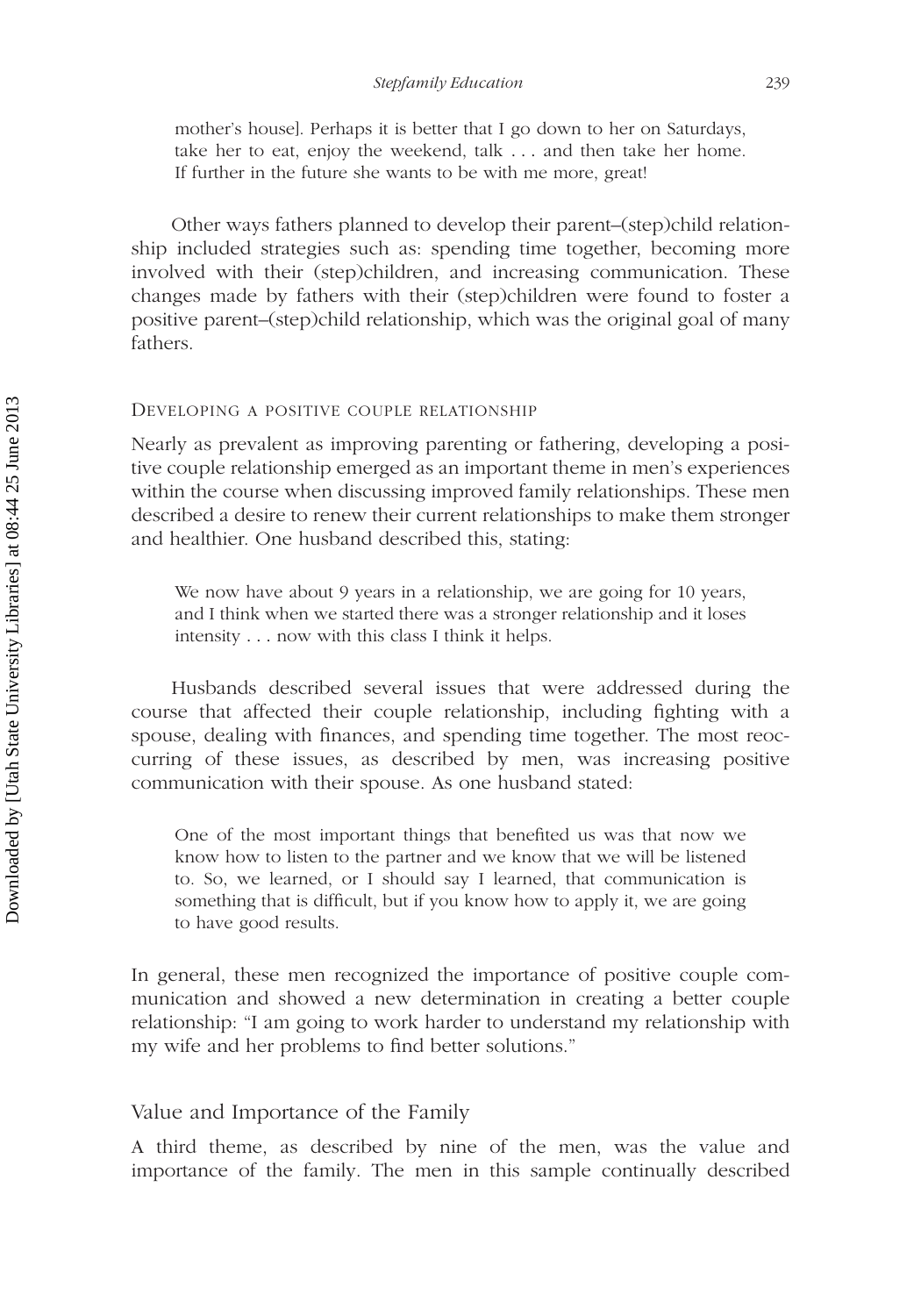the importance of the family. These responses are described using two subthemes: expanding the family and family unity.

#### EXPANDING THE FAMILY

In discussing the importance of the family, the definition of who "the family" is was expanded. First, when discussing children's perceptions of the family, these men felt that including not only the immediate family but also extended family into the family dynamic was important. For example, when discussing activities their children participated in during the course, one father stated, "My wife's daughter liked it when they drew pictures. She drew the entire family, even her grandparents and aunts and uncles. She didn't only draw us as parents, she drew everybody." Similarly, another father discussed how his daughter perceived her family to include a larger extended family, "Well, the best part was that, like my brothers or my wife's brother, it is her [the daughter's] family. I liked that they are all part of the family."

In addition to including the extended family, the term *stepfamily* was discussed as inadequately describing the family dynamic. One father described this, stating, "One of the things that I have realized is that there isn't a good translation for stepfamily in Spanish. [In Spanish, the term stepfamily] is "familia ensamblada," which is alright and even sounds better in my ears than stepfamily." As described by this father, the term *stepfamily* is not necessarily positive within the Latino culture and is not commonly used in defining the family. In discussing issues that arose during the course for his family, another father stated, "Now, the problem isn't my wife, but she is in a bad situation because the stepmother is always the witch, even if she hasn't acted that way with my daughter." The negative stigma that is present within the Latino culture hinders the idea of a stepfamily being a real "family." For example, one father described this through an example of what was the best experience for his children during the course:

One thing, as far as me and my wife, my daughter is not my stepdaughter, she is my daughter. She is my son's sister, not their stepsister. We've always been that way. She [wife] had two from her first marriage; I had three from my first marriage *...* and two babies that we've had together. When my daughter comes over they don't say, "Hey, there is my stepsister." [Rather it's] "This is my sister," "This is my brother." They don't distinguish stepbrother and stepsister because we are not, we are a family.

Rather than distinguishing between step and biological, the family is defined to include the entire his, hers, and their children. As described by one father, there is no "stepfather" or "stepmother," but rather his children have "two fathers and two mothers."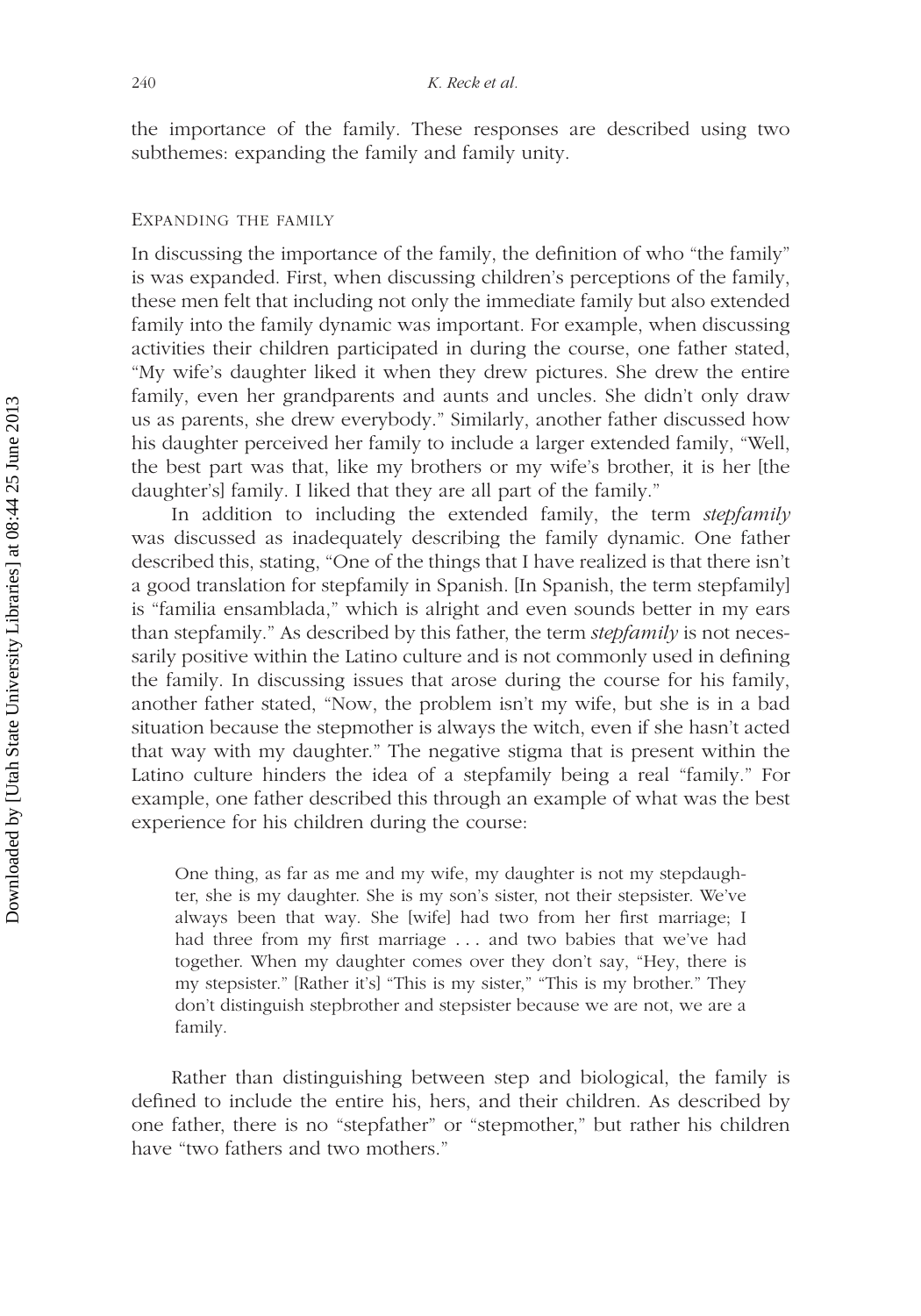## FAMILY UNITY

When asked about important aspects of the course, several men in this study emphasized the importance of having the entire family involved in the class, particularly the inclusion of (step)children. For example, one father stated, "I think this course was not only thought about for the adults, but for the children as well." Other fathers discussed how the family strengthening activity at the end of each class was a positive experience because it included the entire family: "I think from my perspective it was the family strengthening. When we went home and talked about it *...* I really think it made them [(step)children] feel important and like they're part of this." Because participants were able to attend the course as a family, program participants felt that their families became stronger and more united. One father simply stated, "I think it helped us to become a stronger family." Another father, when asked what he planned to do differently after the completion of the course, stated, "I want to have a more united family and do more activities together."

## Normalization of the Stepfamily Situation

Due to the group structure of the course, 11 of the men in this study described how their stepfamilies were able to meet and share experiences with each other as adults. This was found to be particularly helpful for men because it allowed for their situation to become normalized, realizing that they were not alone. For example, one man stated, "[Throughout the course] you get to meet other people and see that we are not the only ones." Other men described this normalization process as a learning experience, stating, "We'd get different ideas from different couples" and through this process couples were able to learn from each other.

This interaction among couples in the group was viewed as an important social support system. For example, one man observed, "I've seen here that I have another family to support me. A family that comes together with the same goal: to help their own family's progress." Through the interactions with other stepfamilies in the course, men were able to feel greater support. As stated by one man, "The stepfamilies [in the course] have made this a great experience."

#### DISCUSSION

In light of the limited research available regarding the experiences of Latino men in RE targeting stepfamilies, this study is one of the first to provide insight into this population's experience. Through qualitative interviews of 16 Latino men, four major themes emerged: class recruitment and participation, improving family relationships, value and importance of the family, and normalization of the stepfamily situation.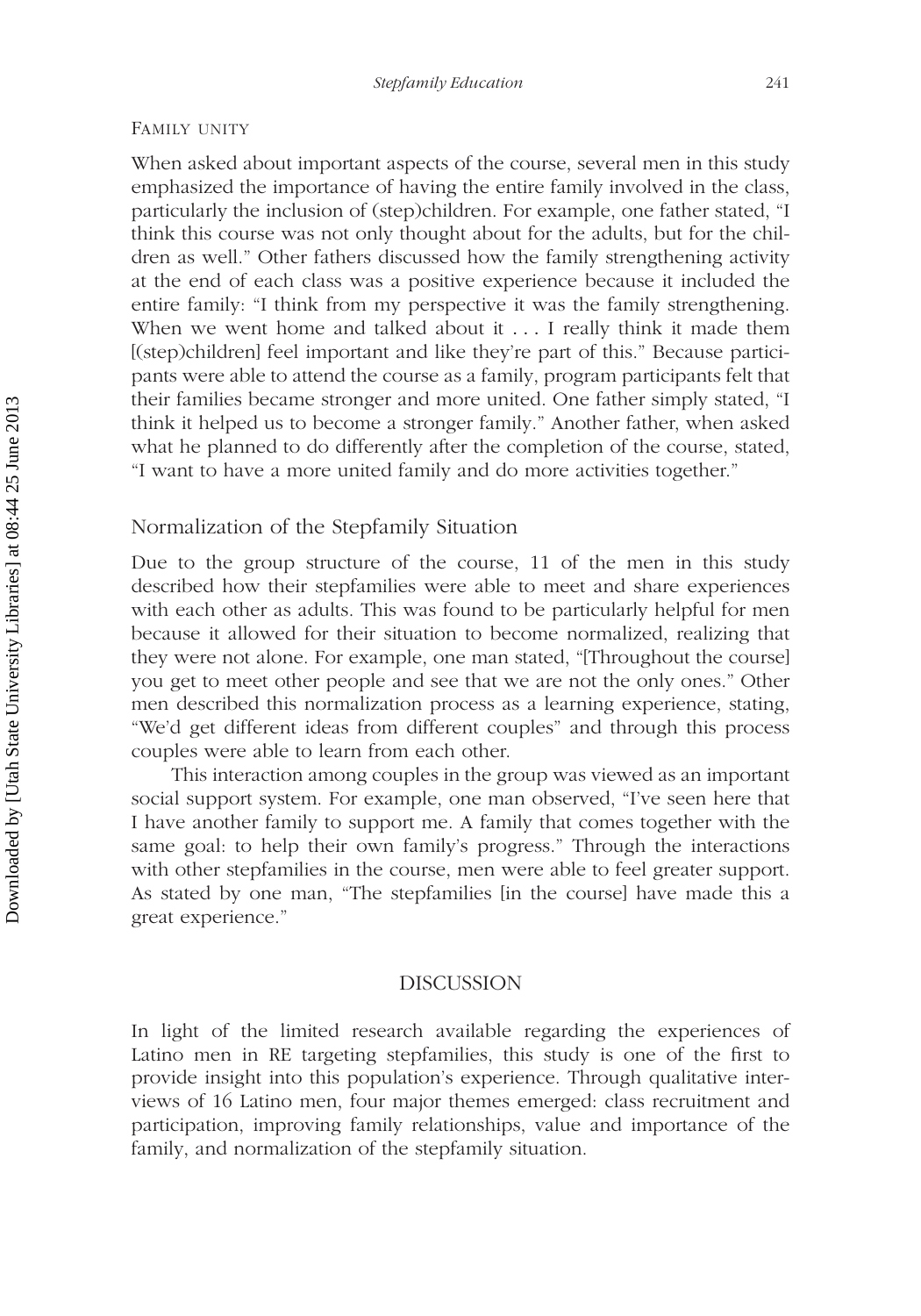As expressed in the first theme, class recruitment and participation, personal invitation by a facilitator or family and friend referrals were the most common means of recruitment into the stepfamily program. The men were predominantly motivated to attend the course because of their desire to gain information on stepfamily issues (e.g., stepparenting, dealing with an ex-spouse).

As discussed by Karney, Kreitz, and Sweeney (2004), recruitment and retention strategies might have different effects on different populations; therefore having a clear understanding of why individuals participate and making necessary adaptations to recruit and retain them is advisable (Rogge et al., 2006). For example, men and stepfamilies have historically been difficult to recruit into RE programs and therefore might require different approaches to recruitment and retention than European American and first-marriage families (Adler-Baeder et al., 2010; National Healthy Marriage Resource Center, 2009; Nicholson et al., 2007).

According to the Latino men in this study, being able to foster healthy family functioning was an important incentive to attend RE. In a way, Latino men in this study wanted a "check-up" for their stepfamilies. Future programming therefore might need to adjust recruitment strategies to emphasize the concerns of the targeted population and how the program will address these needs (Adler-Baeder et al., 2010). By using key terms such as *check-up* or by emphasizing the benefits gained by the entire family, programs could be more effective in recruiting Latino men.

The second most reoccurring theme in this study was the importance of improving family relationships, more specifically improving skills in fathering and developing a positive couple relationship. Latino men in this study discussed the importance of gaining tools to first recognize the problem areas they were having within their stepfamilies and then determining how to change their behavior to reach their goals. As described by Adler-Baeder and Higginbotham (2004) and Robertson et al. (2006), stepfamilies might not realize the unique situation they are in, or might not feel they need educational services. Latino men in this study realized the importance of gaining information to assist in their families' functioning and then applying those skills they learned. This is consistent with previous research by Fitzpatrick, Caldera, Pursley, and Wampler (1999) stating that fathers have a desire to understand their children and be good parents. According to Coltrane, Gutierrez, and Parke (2008), the majority of Mexican American stepfathers report being very involved with their children and the majority of Mexican American stepfathers embrace the parent–stepchild relationship wholeheartedly. Therefore, by understanding the need for skills and implementing the skills learned through RE, Latino men might improve important family relationships. In addition to discussing the parent–child relationship, the Latino men expressed a desire to improve the couple relationship. Similar to other studies (Snyder, 2007), these men wanted assistance in dealing with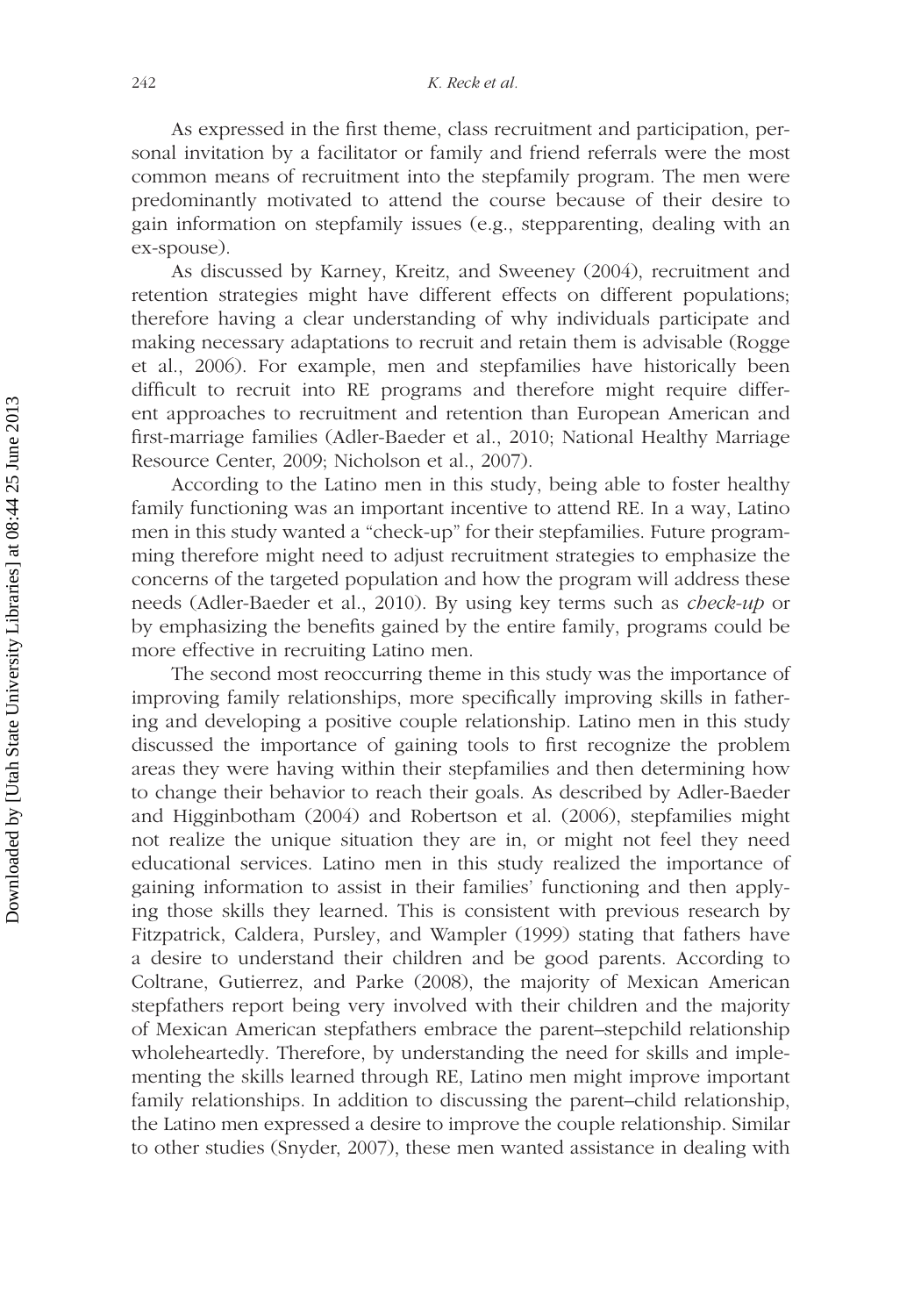conflict with their spouse, including topics such as dealing with finances, spending time together, and communication.

The third theme emphasized the value and importance of family and children. Coltrane et al. (2008) determined that a majority of Mexican American stepfathers play a significant role in their stepchildren's upbringing. The findings from this study support previous research noting the importance of the family unit and the inclusion of children as part of having a strong marriage and family (Skogrand, Hatch, & Singh, 2007). According to these men, having the entire family participate in the stepfamily program, including children and stepchildren, assisted in strengthening the family unit as a whole. This follows the cultural idea of familism and implies that through the inclusion of the entire family in an education model, Latino families can effectively strengthen their families (Skogrand et al., 2009; U.S. Department of Agriculture, n.d.).

In addition to the importance of family and children, participants in this study discussed the negative stigma that is associated with the use of the term *stepfamily* as well as how they redefined their family to avoid possible negative stigma. The stepfamily term is rarely used within Latino culture and there is no Spanish term for stepfamily (Skogrand et al., 2009). Although descriptive words such as *familia ensamblada* (assembled family) and *familia reconstituida* (reconstituted family) are used to describe stepfamilies in Spanish, there remains a negative connotation to these terms.

Because of the negativity surrounding the definition of stepfamily, Latino families in this study tended to "redefine" their families to be perceived as a first or nuclear family rather than a stepfamily, therefore avoiding potential negative stigma. Additionally, Latino men saw the exclusion of stepfamily terms within their families as a positive sign that their children understood that their family was a single unit. This verifies the possible "hidden family" analogy presented by Ganong and Coleman (2004) in which adults might teach their children that they are a nuclear "regular" family. This corroborates research that indicates within Latino cultures, stepfamilies are more likely to dissolve the link between the biological father and children, therefore creating the perception that the stepfamily is a first-marriage family, where there is only one father role rather than "father" and "stepfather" roles (Coltrane et al., 2008).

Closely related to the identification of being in a stepfamily, the fourth theme, normalization, highlighted how participants were appreciative in learning that they were not the "only ones" in a stepfamily relationship. In this study, Latino men felt supported through "an additional family" of stepfamilies who had similar goals as themselves. This attitude is consistent with Latino cultural values such as *familism,* in which loyalty to the family and support for others is essential (Alvirez & Bean, 1976). Latinos are more likely to turn to family members rather than outside sources for support when there are feelings of strain or stress. With the creation of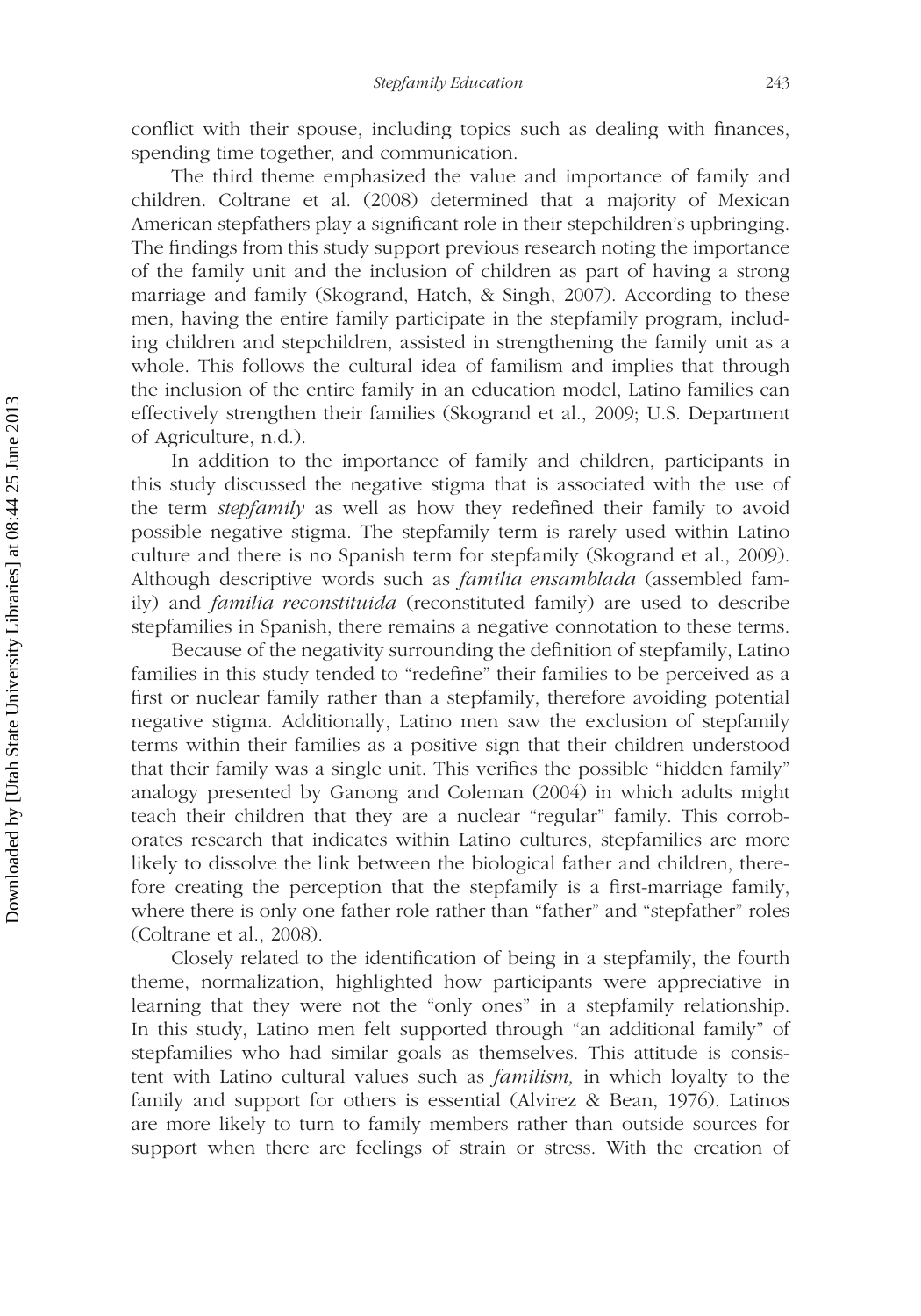an additional family that can provide support, Latino men in stepfamilies might gain the support needed while still meeting family loyalty expectations as set by the culture. By facilitating this group-format approach, where stepfamilies can support other stepfamilies, participants might gain not only the benefit of feeling normal, but could assist in teaching and learning from others how to deal with common stepfamily issues (Skogrand, Torres, et al., 2010).

## CONCLUSION AND IMPLICATIONS

Historically, RE has lacked in serving the needs of underresearched and underserved populations such as those of ethnically diverse populations and stepfamilies. In an effort to increase this knowledge, this study provides insight into Latino men's experiences in an RE program targeting stepfamilies. Among the results of this study, practitioners can now more fully understand how Latino men are recruited, why they attend, how their stepfamily relationships were improved, and what Latino men gained out of this RE course. Furthermore, Latino men in this study were able to recognize the need for education; gain important skills to improve their ability to be good fathers, stepfathers, and spouses; and gain a sense of normalization within their stepfamily dynamic.

Findings from this study imply that when recruiting and retaining Latino men, programs should consider utilizing personal invitation by program staff, family, and friend referrals to gain trust among male participants. This could be done with an emphasis on what is being taught in the class and how the skills learned can impact family outcomes (i.e., improving the parent– child relationship). When targeting male Latino participants, a focus on improved fathering should be emphasized, particularly when dealing with stepchildren.

RE programs targeting Latino stepfamilies should also be cautious in using the term *stepfamily.* Program staff should understand the negative implications of the word, and should assist participants in gaining a positive view of this family type. Programs should also account for possible "hidden" stepfamilies within the Latino population who might be in need of the information provided through RE programming, but might not want to identify themselves as such. Curriculum development should take into account the cultural implications affecting Latino stepfamilies in education programming (i.e., familism, religion, machismo, etc.). More specifically, an emphasis on including the entire family into the program should be a focus.

Although these findings provide insights into Latino men's experiences in a stepfamily RE program, it is important to note, as other authors have criticized in previous research, the findings in this study cannot necessarily be generalized to all Latino populations. This study focused specifically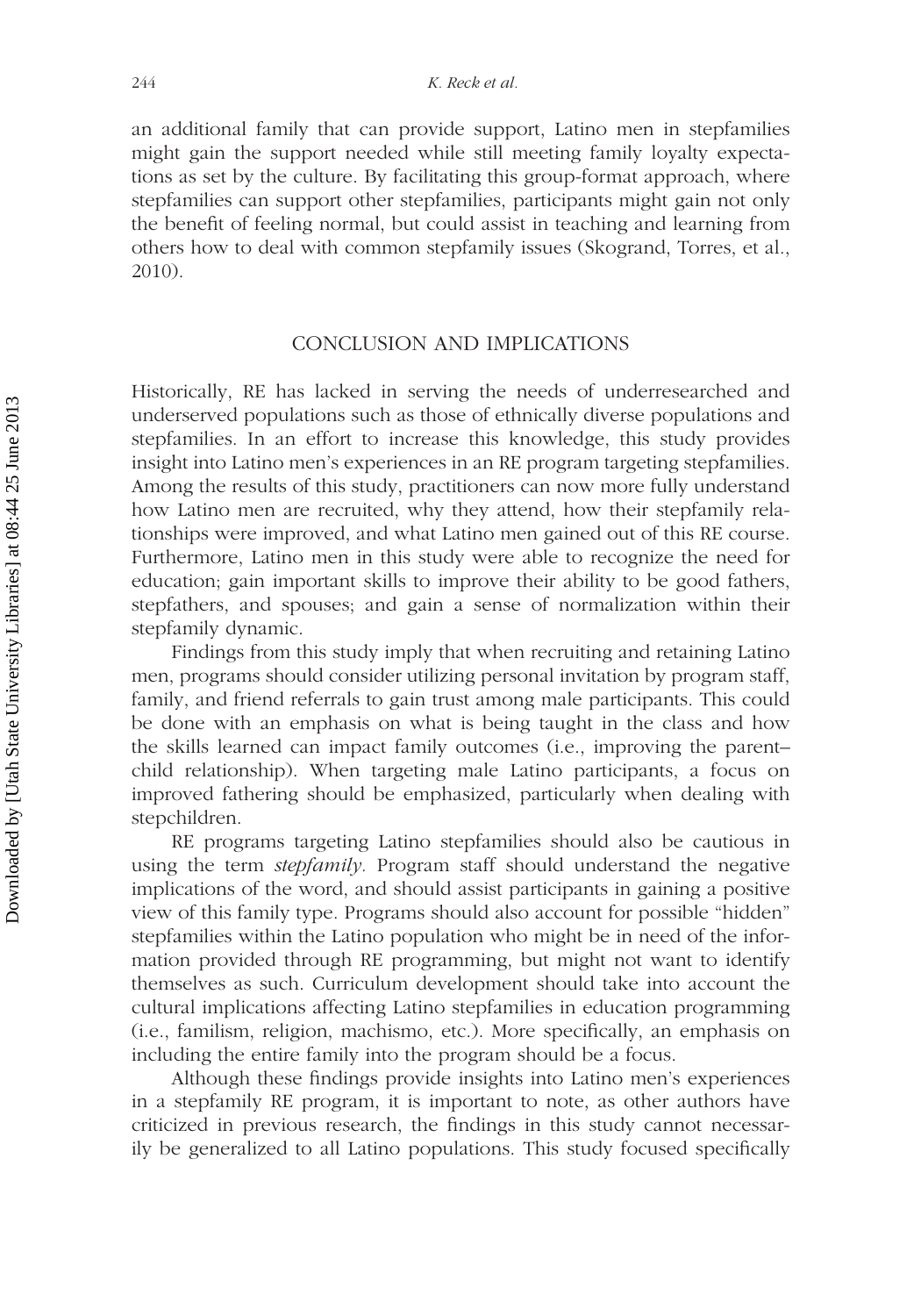on Latino men in a stepfamily education program in one western state and therefore findings should be used with this limitation in mind. The Latino population is a diverse population in and of itself and can differ greatly depending on acculturation, geographic location, educational achievement, socioeconomic status, language, and the individuals' own interpretation of their ethnicity and culture (Kumpfer, Alvarado, Smith, & Bellamy, 2002). However, as a stepping stone, this study provides a unique examination of Latino men that can be expanded on in the future.

## **REFERENCES**

- Adler-Baeder, F. (2007). *Smart steps: Embrace the journey*. Auburn, AL: National Stepfamily Resource Center.
- Adler-Baeder, F., & Higginbotham, B. (2004). Implications of remarriage and stepfamily formation for marriage education. *Family Relations*, *53*, 448–458. doi:10.1111*/*j.0197-6664.2004.00053.x
- Adler-Baeder, F., Robertson, A., & Schramm, D. G. (2010). A conceptual framework for marriage education programs for stepfamily couples with considerations for socio-economic context. *Marriage and Family Review*, *46*, 300–322. doi:10.1080*/*01494929.2010.500531
- Administration of Children and Families. (2009). *Programs and initiatives*. Retrieved from http:*//*www.healthymarriageinfo.org*/*programs*/*index.cfm
- Alvirez, D., & Bean, F. D. (1976). The Mexican American family. In C. H. Mindel & R. N. Haberstein (Eds.), *Ethnic families in America* (pp. 271–291). New York, NY: Elsevier.
- Bogdan, R., & Biklen, S. K. (2003). *Qualitative research for education: An introduction to theories and methods*. Boston, MA: Allyn & Bacon.
- Coltrane, S., Gutierrez, E., & Parke, R. D. (2008). Stepfathers in cultural context: Mexican American families in the United States. In J. Pryor (Ed.), *The international handbook of stepfamilies: Policy and practice in legal, research, and clinical environments* (pp. 100–124). Hoboken, NJ: Wiley.
- Fitzpatrick, J., Caldera, Y. M., Pursley, M., & Wampler, K. (1999). Hispanic mother and father perceptions of fathering: A qualitative analysis. *Family and Consumer Sciences Research Journal*, *28*, 133–166. doi:10.1177*/*1077727X99282002
- Ganong, L. H., & Coleman, M. (2004). *Stepfamily relationships: Development, dynamics, and interventions*. New York, NY: Kluwer Academic*/*Plenum.
- Halford, W. K., Markman, H. J., Kline, G. H., & Stanley, S. M. (2003). Best practice in couple relationship education. *Journal of Marital and Family Therapy*, *18*, 385–406. doi:10.1111*/*j.1752-0606.2003. tb01214. x
- Hawkins, A. J., Blanchard, V. L., Baldwin, S. A., & Fawcett, E. B. (2008). Does marriage and relationship education work? A meta-analytic study. *Journal of Consulting and Clinical Psychology*, *76*, 723–734. doi:10.1037*/*a0012584
- Hawkins, A. J., Carroll, J. S., Doherty, W. J., & Willoughby, B. (2004). A comprehensive framework for marriage education. *Family Relations*, *53*, 547–558. doi:10.1111*/*j.0197-6664.2004.00064. x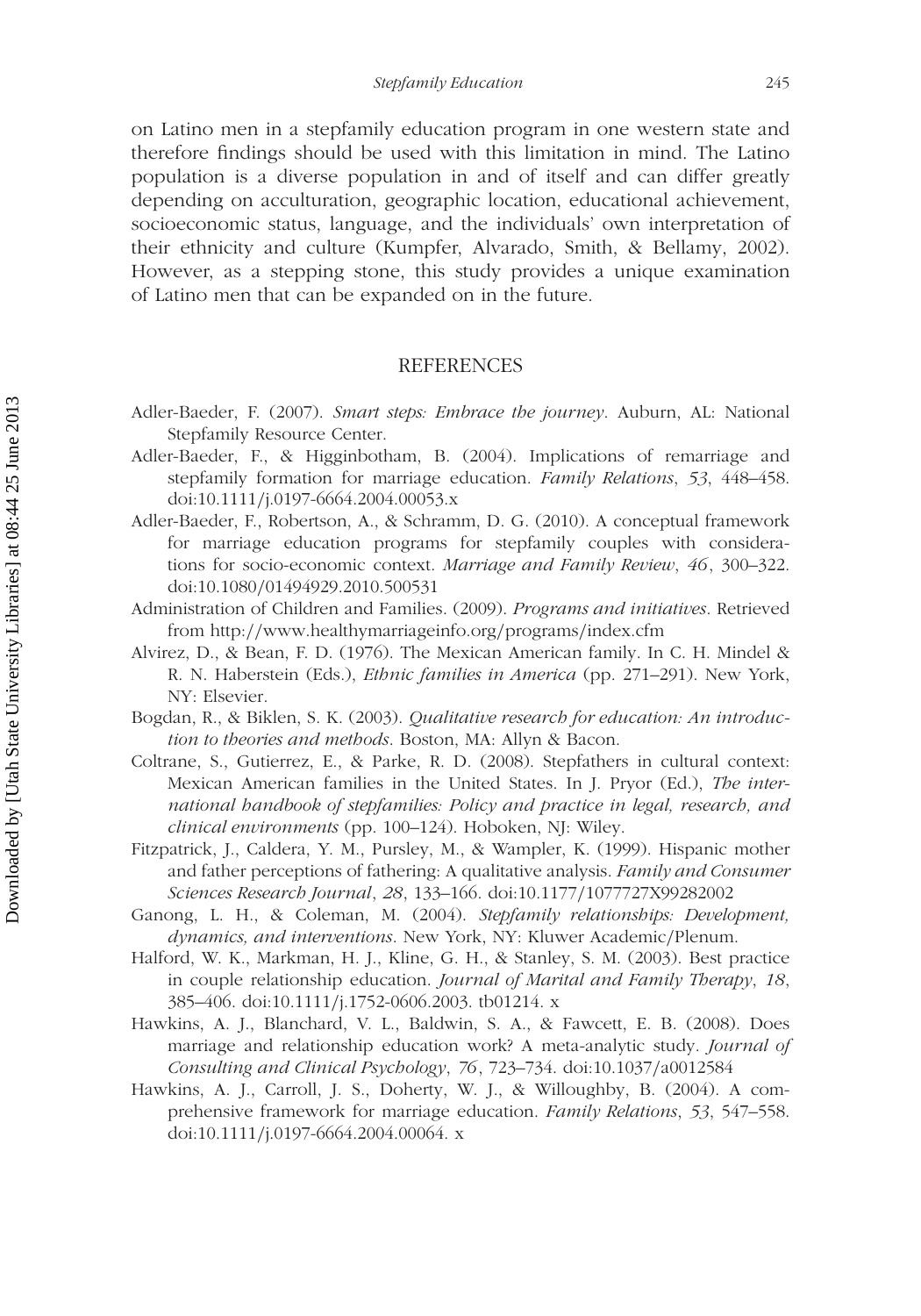- Hawkins, A. J., & Fagan, J. (2001). A clinical and educational intervention with fathers: A synthesis. In J. Fagan & A. J. Hawkins (Eds.), *Clinical and educational interventions with fathers* (pp. 285–295). Binghamton, NY: Haworth Clinical Practice Press.
- Higginbotham, B., & Adler-Baeder, F. (2008). The Smart Steps, Embrace the Journey program: Enhancing relational skills and relationship quality in remarriages and stepfamilies. *The Forum for Family and Consumer Issues, 13*(3). Retrieved from http:*//*ncsu.edu*/*ffci*/*publications*/*2008*/*v13-n3- 2008-winter*/*higginbotham-adler.php
- Higginbotham, B. J., Miller, J., & Niehuis, S. (2009). Remarriage preparation: Usage, perceived helpfulness, and dyadic adjustment. *Family Relations*, *58*, 316–329. doi:10.1111*/*j.1741-3729.2009.00555. x
- Higginbotham, B. J., & Skogrand, L. (2010). Relationship education with both married and unmarried stepcouples: An exploratory study. *Journal of Couple & Relationship Therapy*, *9*, 133–148. doi:10.1080*/*15332691003694893
- Higginbotham, B. J., Skogrand, L., & Torres, E. (2010). Stepfamily education: Perceived benefits for children. *Journal of Divorce & Remarriage*, *51*, 36–49. doi:10.1080*/*10502550903423271
- Holmes, E. K., Galovan, A. M., Yoshida, K., & Hawkins, A. J. (2010). Meta-analysis of the effectiveness of resident fathering programs: Are family life educators interested in fathers? *Family Relations*, *59*, 240–252. doi:10.1111*/*j.1741- 3729.2010.00599. x
- Karney, B. R., Kreitz, M. A., & Sweeney, K. E. (2004). Obstacles to ethnic diversity in marital research: On the failure of good intentions. *Journal of Social and Personal Relationships*, *21*, 509–526. doi:10.31177*/*0265407504044845
- Kreider, R. M. (2006, August). *Remarriage in the United States*. Poster presented at the meeting of the American Sociological Association, Montreal, Canada.
- Kumpfer, K. L., Alvarado, R., Smith, P., & Bellamy, N. (2002). Cultural sensitivity and adaptation in family-based prevention interventions. *Prevention Science*, *3*, 241–246. doi:10.1023*/*A:1019902902119
- National Healthy Marriage Resource Center. (2009). *Engaging men in marriage education*. Retrieved from http:*//*www.healthymarriageinfo. org*/*docs*/*engagingmeninme1.pdf
- Nicholson, J. M., Phillips, M., Whitton, S. W., Halford, W. K., & Sanders, M. R. (2007). Promoting healthy stepfamilies: Couples' reasons for seeking help and perceived benefits from intervention. *Family Matters*, *77*, 48–57.
- Ooms, T., & Wilson, P. (2004). The challenges of offering relationship and marriage education to low-income populations. *Family Relations*, *53*, 440–447. doi:10.1111*/*j.0197-6664.2004.00052.x
- QSR International. (2008). *NVIVO 8*. Cambridge, MA: Author.
- Robertson, A., Adler-Baeder, F., Collins, A., DeMarco, D., Fein, D., & Schramm, D. (2006). *Meeting the needs of married, low-income stepfamily couples in marriage education services: Final report*. Cambridge, MA: Abt Associates.
- Rogge, R. D., Cobb, R. J., Story, L. B., Johnson, M. D., Lawrence, E. E., Rothman, A. D., & Bradbury, T. N. (2006). Recruitment and selection of couples for intervention research: Achieving developmental homogeneity at the cost of demographic diversity. *Journal of Consulting and Clinical Psychology*, *74*, 777–784. doi:10.1037*/*0022-006X.74.4.777